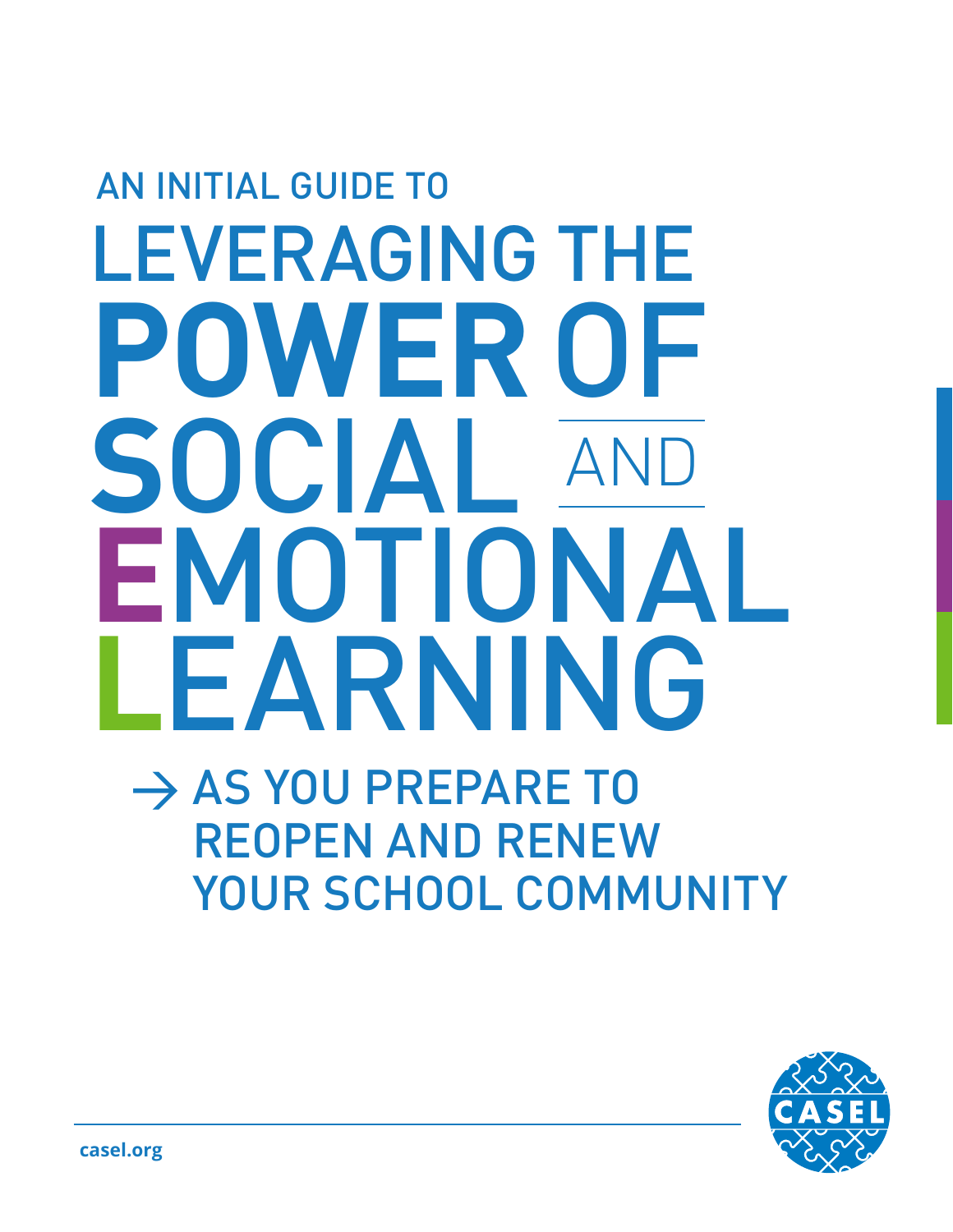## $\epsilon$

IT IS POSSIBLE TO PREPARE FOR THE FUTURE WITHOUT KNOWING WHAT IT WILL BE. THE PRIMARY WAY TO PREPARE FOR THE UNKNOWN IS TO ATTEND TO THE QUALITY OF OUR RELATIONSHIPS, TO HOW WELL WE KNOW AND TRUST ONE ANOTHER.

"

MARGARET WHEATLEY | 2004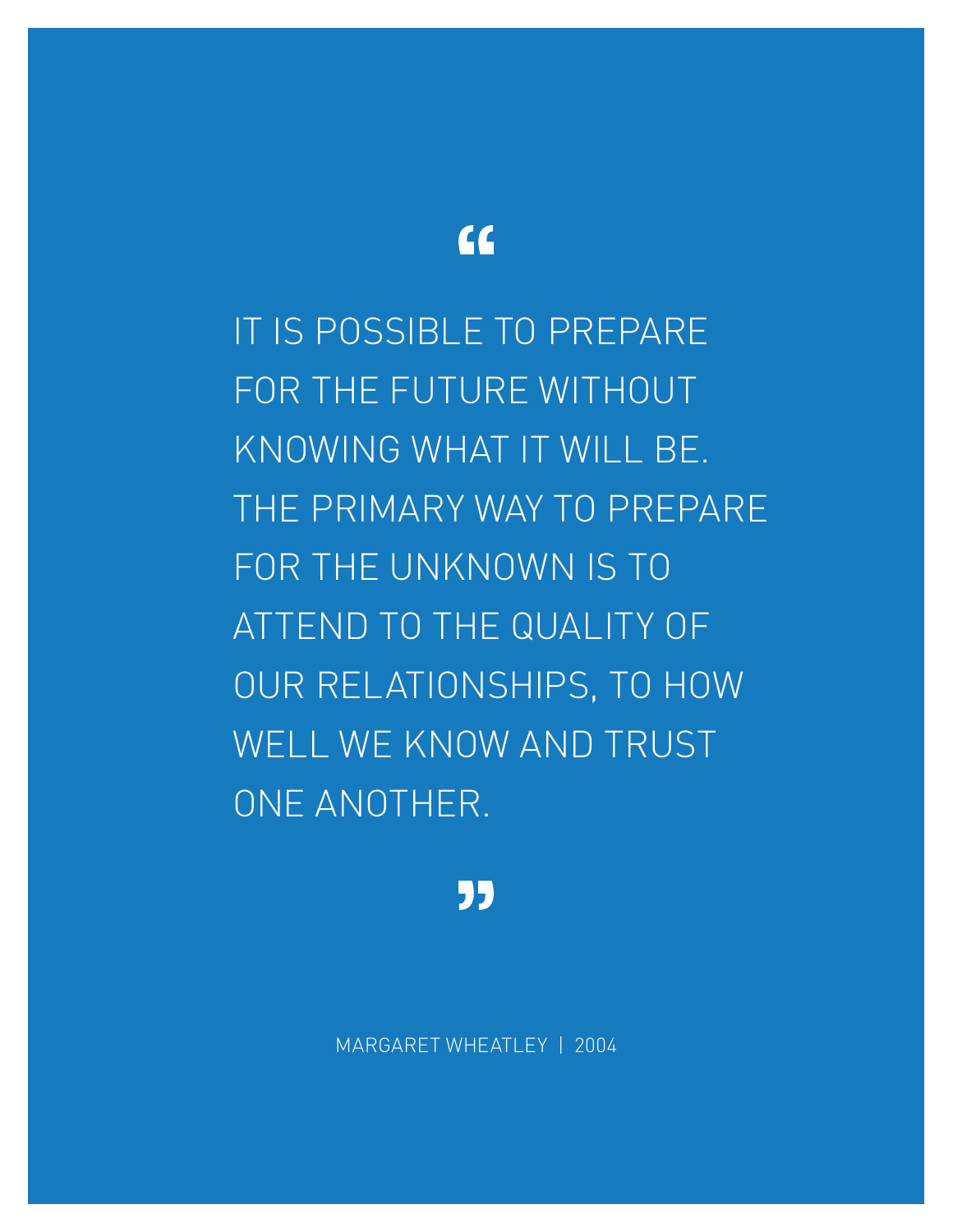## INTRODUCTION

While much uncertainty surrounds how and when school will reopen, we know that social and emotional learning (SEL) will be critical to re-engaging students, supporting adults, rebuilding relationships, and creating a foundation for academic learning. This unprecedented shift to a new type of learning experience may have a lasting and profound impact on young people's academic, social, emotional, and life outcomes. School leaders will need to bring together administrators, teachers, school staff, families, youth, and community partners to co-create supportive learning environments where all students and adults can enhance their social and emotional competencies, feel a sense of belonging, heal, and thrive.

## About This Initial Guide

In this guide, CASEL shares a framework with actionable recommendations to help school leadership teams plan for the SEL needs of all students and adults during the upcoming transition into summer and the beginning of the new school year. While this guidance is written for school leadership teams, [states](https://ccsso.org/blog/ccsso-releases-framework-assist-state-education-leaders-planning-restart-schools) and [districts](https://connect.aasa.org/communities/community-home?CommunityKey=77b6b3e9-aa56-43d2-bbe3-df27ff284713) will play critical roles in ensuring schools have the resources, support, and guidance needed to carry out these actions.

This guide positions SEL as a critical underpinning to the success of overall transition planning, recognizing school leaders have multiple other considerations for reopening schools, including academics, operations, access to technology, and physical health.

**CASEL is also working with many collaborators to produce comprehensive guidance, scheduled for release in late June, with additional recommendations, resources, and tools to help school leaders support and sustain SEL throughout and beyond the pandemic.**

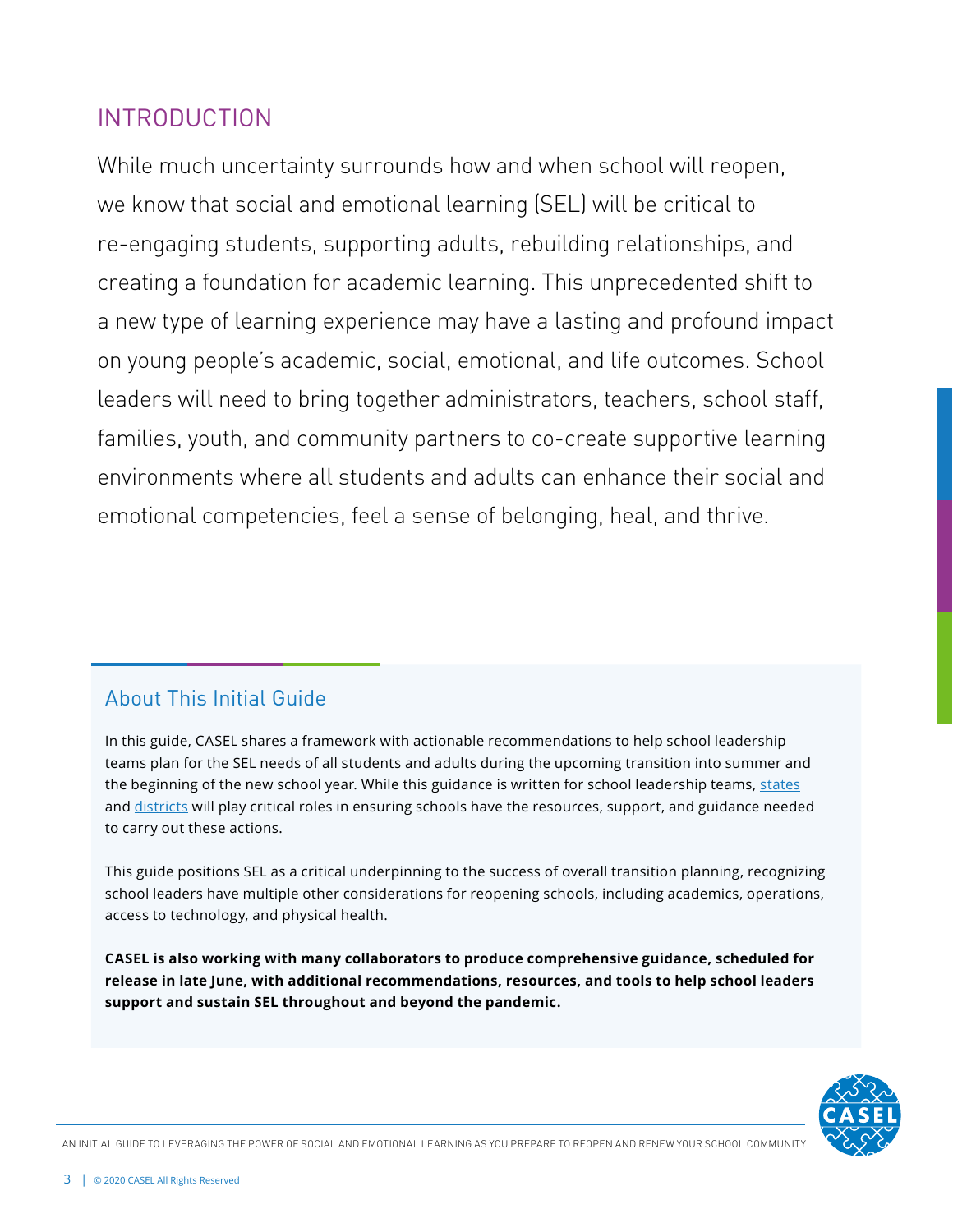Educators in this moment of transition have an opportunity to reflect, innovate, and build on evidencebased practices in schools across the country. The COVID-19 pandemic has underscored SEL as an essential part of high-quality education—highlighting our relationships, resiliency, and collective problem-solving as fundamental to teaching and learning. While nearly everyone has faced disruption, we must acknowledge the complex, varying ways individuals have experienced these months. The pandemic has exposed and exacerbated [existing inequities](https://www.edweek.org/ew/articles/2020/03/27/covid-19-is-exposing-the-gaps-in-our.html) in education and emphasized the need for learning environments that welcome and support all students, including those who were not equitably served before COVID-19. In the process of reopening schools, SEL provides an opportunity to elevate student voice and agency, support educator SEL and well-being, deepen partnerships with families, broaden our definition of what learning is and where it takes place, and contribute to more inclusive and equitable learning environments.

[CASEL defines SEL](https://casel.org/what-is-sel/) as the process through which children and adults understand and manage emotions, set and achieve positive goals, feel and show empathy for others, establish and maintain positive relationships, and make responsible decisions. [Decades of research](https://casel.org/impact/), [practice,](https://casel.org/partner-district/) and [policy](https://casel.org/policy/) have demonstrated the effectiveness of SEL in supporting students' academic and long-term success. By systemically integrating SEL across classrooms, schools, homes, and communities, adults and students work together to develop and apply five core competencies of self-awareness, self-management, social awareness, and responsible decision-making. These competencies are needed generally throughout our lives and particularly in this moment to manage our own stressors, anxieties, and joy; understand how the pandemic is influencing others (often in inequitable ways); and build relationships and make decisions that best support our communities.

We recognize that schools are at different stages within their SEL journey. Whether just beginning or deepening systemic SEL implementation, schools can build on their existing strengths to develop a transition plan that supports SEL for students and adults. The guidance below is organized around four critical actions, which are adapted from what [we have learned](http://schoolguide.casel.org) about systemic SEL in collaboration with researchers and practitioners:

- **Take time to build partnerships, deepen your understanding, and plan for SEL.**
- **Design opportunities for adults to connect, heal, and cultivate their own SEL competencies and capacities.**
- **Create emotionally and physically safe, supportive, and engaging learning environments that promote all students' social and emotional development.**
- 4

1

2

3

**Use data as an opportunity to deepen relationships and continuously improve support for students, families, and staff.**

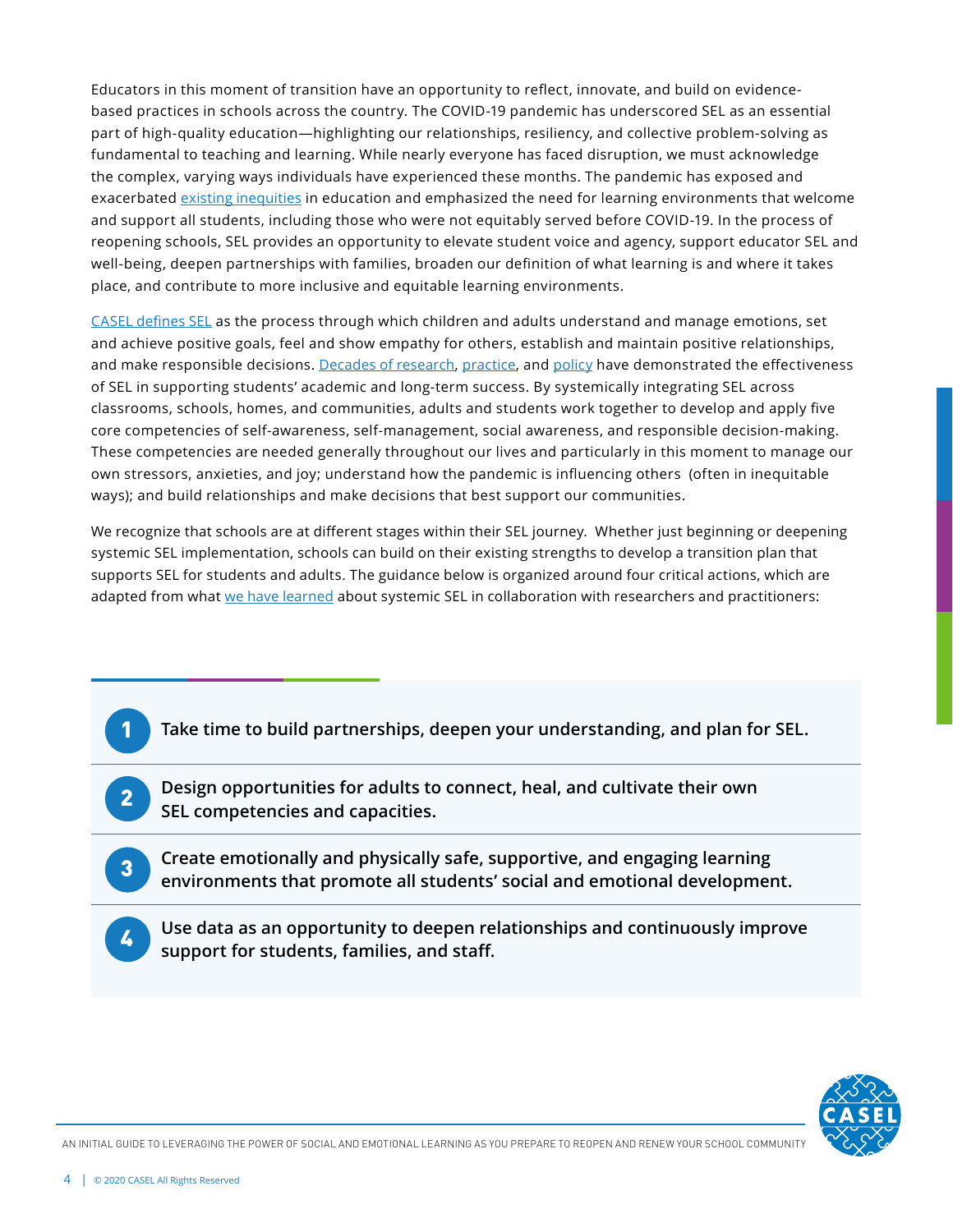

Schools will face many challenges—from how to manage logistical and technological obstacles to how to accelerate [academic learning](https://www.nwea.org/research/publication/the-covid-19-slide-what-summer-learning-loss-can-tell-us-about-the-potential-impact-of-school-closures-on-student-academic-achievement/). To tackle these important issues, schools will need to simultaneously tend to the social and emotional needs of both children and adults. By prioritizing SEL and the needs and concerns of all students and families, leaders can begin to cultivate the healing, empathy, resiliency, and collective resolve needed to navigate the transition ahead and more effectively continue the work of teaching and learning.

- **Communicate widely and consistently that SEL is foundational to the holistic success of your school community.** If needed, build your own [foundational understanding of SEL](https://schoolguide.casel.org/resource/the-case-for-sel/) research and practices. Use newsletters, social media, and meetings with staff, families, students, and community partners to share how social and emotional competencies and supportive environments can support children and adults through this transition and the new ways of learning that may occur in schools.
- **Elevate the voices and perspectives of students, families, educators, and other adults to develop responsive transition plans**. Use formal and informal ways to identify their hopes and concerns about transition while communicating the school's desire to incorporate their perspectives into decision-making. For example, provide individual outreach when possible, call or [survey students](https://pdkintl.org/COVID19-Resources/) and families, or hold focus groups with staff and key community partners. When reaching out to families and students, use home languages and inclusive strategies for those who have limited access to technology. Also consider alternative ways to reach all families, such as through churches, social service agencies, neighborhood groups, social media, and other community connections.

## **Put it Into Practice**

## Learn From Families, Students, and Community Partners

The sample questions below can be used as a starting point for phone/video conferences or written surveys that engage stakeholders in sharing their perspectives.

- What has your experience been like since school has been closed?
- What is on your mind as you think about next school year? What are your biggest hopes or worries?
- What has our school done well during the past months, and what could we have done better?
- How might you like to contribute as we prepare to transition to a new school year?
- What will help you learn this upcoming year?
- What can we do to make school feel even more like a community that cares for you?

**• Examine where SEL efforts have been impactful and where more support is needed.** Review whether the strategies taken during school closures to promote SEL have been effective in supporting and engaging students. Find out which students and families have received individual outreach from staff, who has engaged in distance learning, and what barriers have prevented others from engaging. Identify which staff have felt comfortable with SEL distance learning strategies and those who may require additional support. Also pay attention to individual needs that will impact the ability to return to school. Have staff, students, or their families experienced a loss of a loved one, housing or employment instability, or other circumstances that may require support? It may be helpful to connect with local service agencies and community partners to help identify these needs and provide additional support.

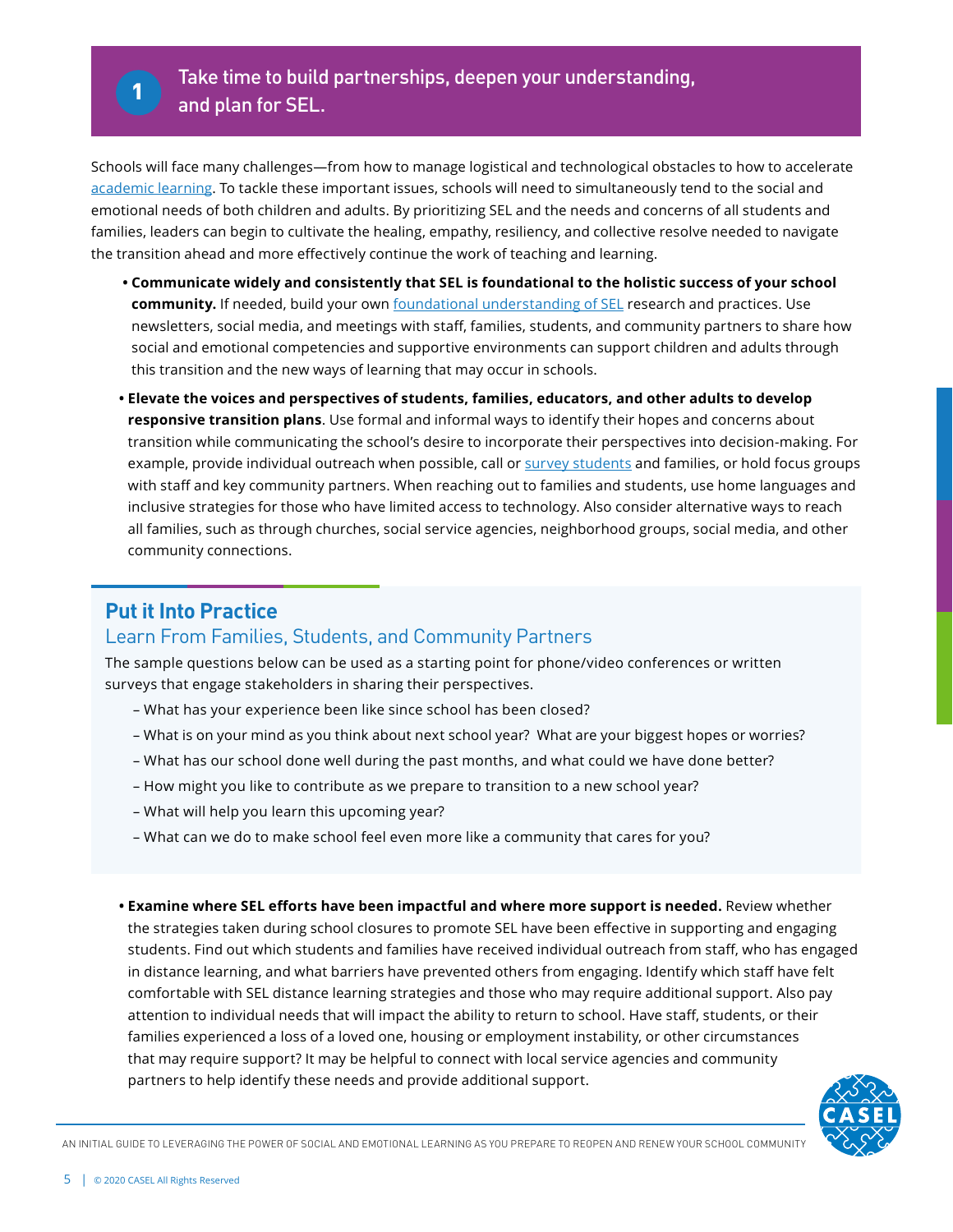**• Build a broad coalition to integrate SEL and academic supports into transition plans, and create and maintain a caring, safe, and supportive environment for all students and adults.** You may want to form a transition team with representation from administration, teachers and support staff, families, students, and community partners. This plan should be based on needs identified by members of the school community and build on the school's current strengths, such as existing SEL programs and positive relationships between staff and students. Also include strategies for continually partnering with families and re-engaging the most vulnerable students.

## **Put it Into Practice**

## Embedding SEL Throughout Your Transition Plan

Use this quick checklist to think through practical ways your school can integrate SEL into transition plans. The rest of this brief provides additional guidance for the strategies listed below.

- □ **Two-Way Communication:** Are we staying in close contact with school staff, students, families, and community partners—both to [share new information](https://www.edweek.org/ew/articles/2020/03/05/a-coronavirus-outreach-plan-5-steps-for.html) and address concerns, and to receive ongoing input and feedback into transition plans?
- □ Staff Community-Building: Have we set aside time for staff to reconnect, process their emotions and experiences, reflect on what they have learned and how they are applying social and emotional [competencies,](https://schoolguide.casel.org/focus-area-2/learn/reflecting-on-personal-sel-skills/) and collaborate on ways to support students' SEL throughout in-person or distance learning?
- **□ Staff Professional Learning:** Have we prepared professional learning that staff will need to promote students' SEL, build strong relationships and create supportive learning environments in person and during distance learning, and support students who may be [grieving](https://www.schoolcrisiscenter.org/resources/teacher-training-modules/) or have experienced [trauma](https://www.transformingeducation.org/trauma-informed-sel-toolkit/)?
- **□ Supportive Learning Environment:** Have we planned that all classes (whether in-person or distance learning ) will devote time to [building community](https://schoolguide.casel.org/focus-area-3/classroom/a-supportive-classroom-environment/), reflecting on experiences, and listening to students' ideas and concerns?
- $\Box$  **Promoting Student Social and Emotional Competencies:** Have we identified ways that all teachers help students enhance and practice competencies through distance learning and inperson settings, either through existing programs, regular class meetings, group and individual check-ins, or instructional practices that allow for reflection, discussion, and collaboration?
- □ **Student Support:** Do we have plans in place and have we partnered with families and community agencies to proactively identify, provide, and monitor additional supports to students who are struggling socially, emotionally, behaviorally, or academically?

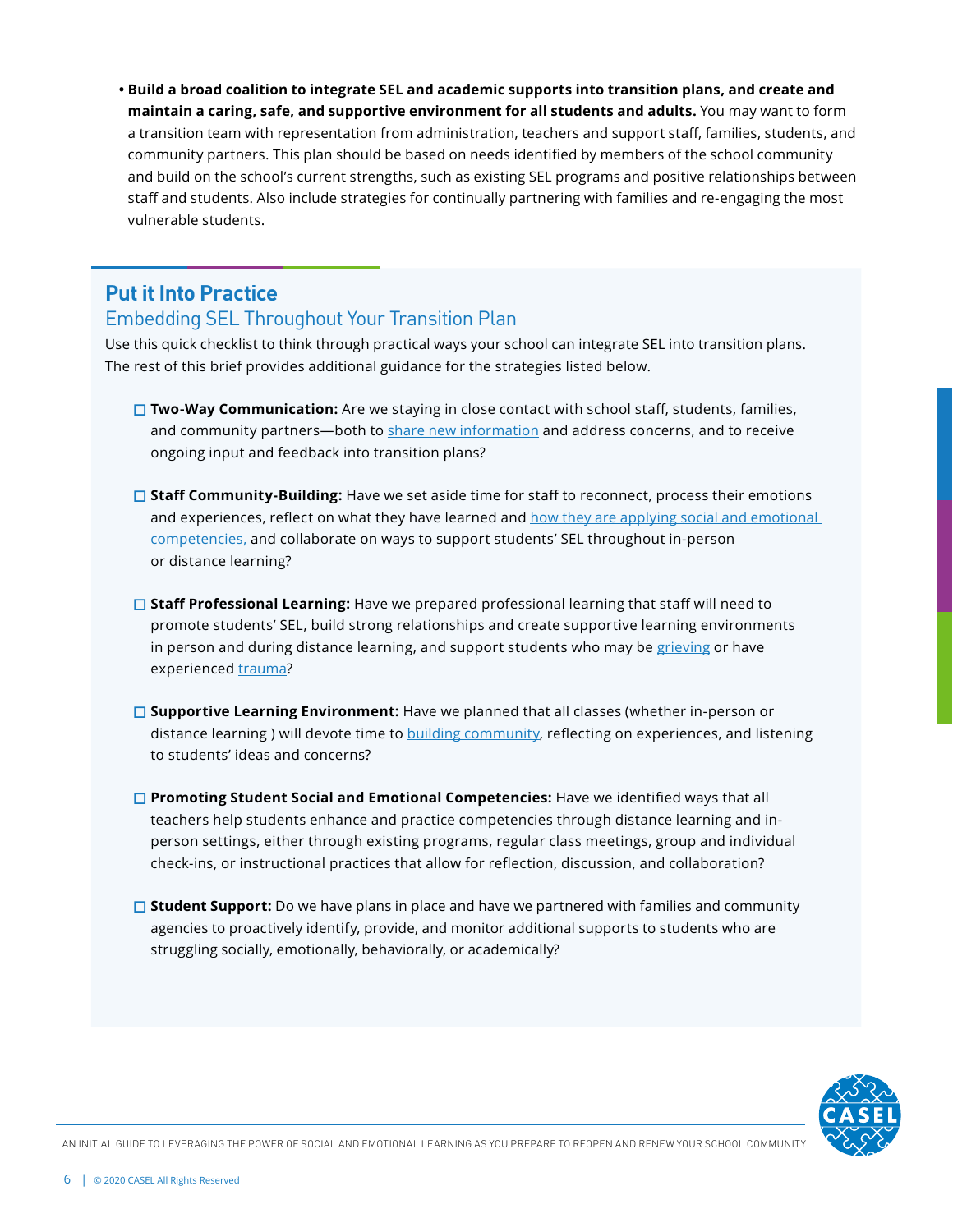Transition plans need to attune to the social and emotional needs of all the adults responsible for supporting students' learning and development. The stress and well-being of [teachers,](https://www.rwjf.org/en/library/research/2016/07/teacher-stress-and-health.html) [principals](https://journals.sagepub.com/doi/10.1177/1741143218817562), and [staff](https://journals.sagepub.com/doi/abs/10.1177/2156759X18782468?journalCode=pcxa) are not new concerns, but the disruptions caused by COVID-19 have added to educators' anxiety, worry, and stress. In a [survey](https://www.edsurge.com/news/2020-04-07-teachers-are-anxious-and-overwhelmed-they-need-sel-now-more-than-ever) by CASEL and the Yale Center for Emotional Intelligence in late March, thousands of teachers described their most frequent emotions during COVID-19 as anxious, fearful, worried, overwhelmed, and sad. They cited the stress of adapting to virtual classrooms and working from home while caring for their loved ones. By creating time, space, and [working conditions](https://gtlcenter.org/technical-assistance/professional-learning-modules/understanding-teaching-conditions) that help adults feel connected, empowered, supported, and valued, school leaders can help cultivate adults' SEL and overall well-being.

- **Allow space for connection, listening, and healing among all leaders and staff in the school building.** This may include carving out time during existing virtual or in-person meetings for staff to process and share their [feelings,](https://elemental.medium.com/how-to-regulate-your-stir-crazy-emotions-de432d6410ad) engage in [community-building activities](https://drc.casel.org/blog/resource/sel-3-signature-practices-playbook-2/), reflect on how they can use their own [social](https://www.apa.org/topics/resilience)  [and emotional competencies](https://www.apa.org/topics/resilience) to support one another and their students, and create individual plans for ongoing [self-care](http://www.ascd.org/ascd-express/vol15/num13/5-strategies-for-teacher-self-care.aspx).
- **Capture this moment to identify new opportunities.** Engage staff in reflecting on what they've learned from the past few months and [how this experience will shape the coming years](https://www.weforum.org/agenda/2020/03/4-ways-covid-19-education-future-generations/). Provide time for staff to discuss with one another: How have disruptions to class and school revealed strengths in ourselves and students? What are some new ways to facilitate learning? Where may there be disengagement and inequity? How can we better partner with families? Offer ongoing opportunities for staff to collaborate on ideas for how to use this learning to inform a collective path forward.
- **Provide professional learning to build educators' capacity to support students' SEL.** This includes professional learning that helps staff build relationships and integrate SEL into in-person and distance learning, create equitable learning environments, identify signs of trauma and mental health concerns, and support grieving students. Free online offerings may provide a starting point over the summer that connects to a longer-term professional learning plan during the school year.
- **Maximize staff members' abilities to connect with students, families, and community partners.** For example, consider how staff or community partners can coordinate to check in regularly with a small groups of students and families; how counselors, social workers, school psychologists, and nurses can connect with students and families before schools reopen and during blended or distance learning; and how school staff can better align with community partners in supporting adults and students.
- **Ensure access to mental health and trauma supports for adults.** Some adults in the building may be struggling with mental health issues, trauma, [secondary traumatic stress](https://safesupportivelearning.ed.gov/sites/default/files/TSS_Building_Handout_2secondary_trauma.pdf), or ["compassion fatigue](https://www.edutopia.org/article/when-students-are-traumatized-teachers-are-too)." Look for [signs](https://www.mentalhealth.gov/) that adults might need more support and [identify available resources.](https://www.nami.org/getattachment/About-NAMI/NAMI-News/2020/NAMI-Updates-on-the-Coronavirus/COVID-19-Updated-Guide-1.pdf?lang=en-US) You can use the SAMHSA [mental health services locator](https://findtreatment.samhsa.gov/) to search for resources in your community.

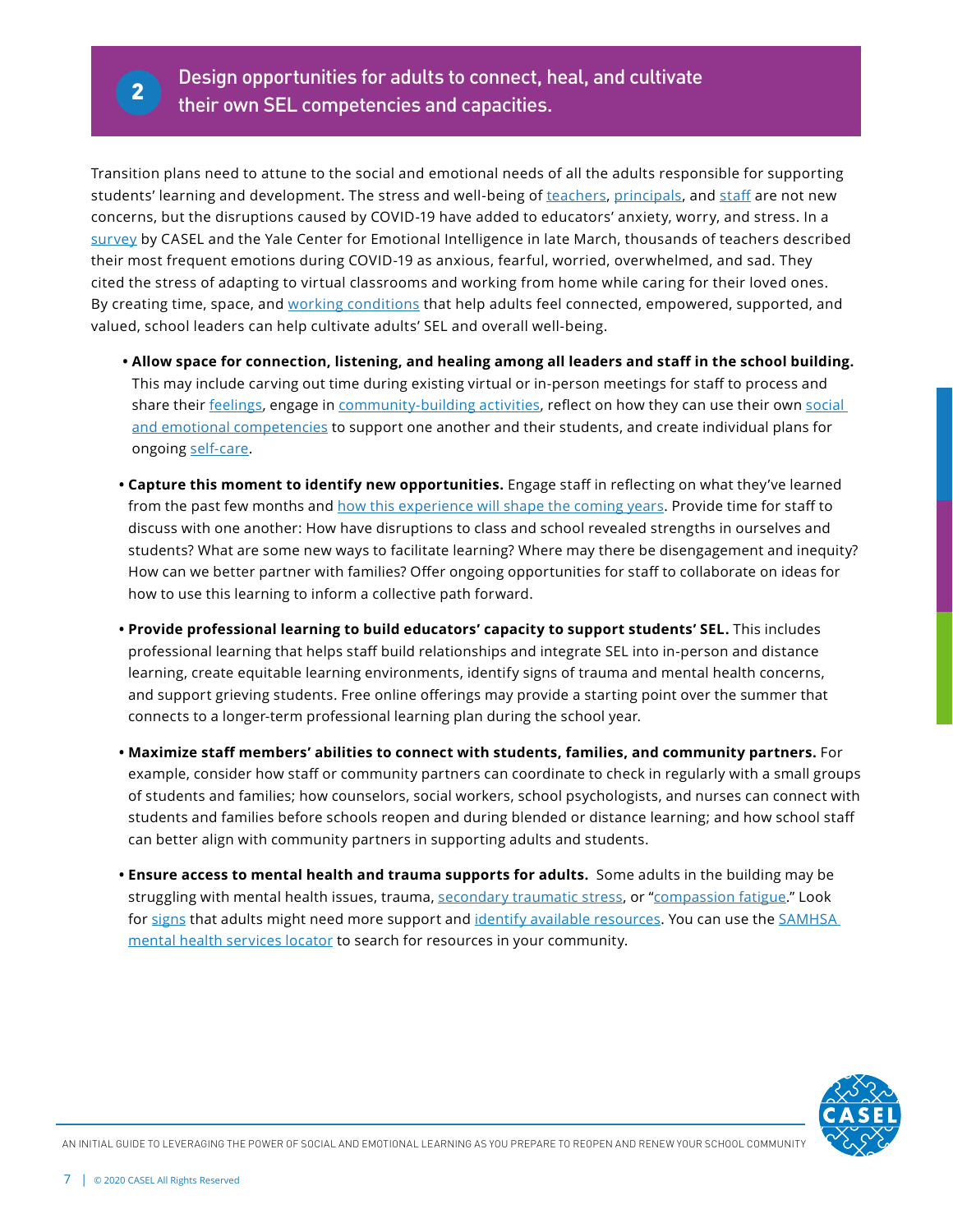## **Related Resources**

## Free Online Professional Learning for Educators

#### **Self-care and resiliency**

- [CASEL Cares Webinar: Strategies for Being Your Best](https://www.youtube.com/watch?v=8UE2mWPPj0k&t=) 'SEL'f
- – [CASEL Cares Webinar: How Mindfulness Can Help](https://www.youtube.com/watch?v=m5nXdoilVmI&feature=youtu.be)

#### **Educator strategies that promote students' SEL and supportive learning environments**

- [Creating Opportunities Through Relationships](http://www.corclassrooms.org)
- [Sanford Inspire Online Learning Portal on SEL and Engaging Instruction](https://online.sanfordprograms.org)
- [Friday Institute's Social and Emotional Learning for Educators](https://place.fi.ncsu.edu/local/catalog/course.php?id=20)
- [Teaching Complex Current Events and Supporting Student Well-being](https://event.on24.com/eventRegistration/EventLobbyServlet?target=reg30.jsp&referrer=&eventid=2224122&sessionid=1&key=9798B3AC2E5CDA086F3BA7435645DF46®Tag=&sourcepage=register) [\(Facing History and Ourselves\)](https://place.fi.ncsu.edu/local/catalog/course.php?id=20)
- [National Equity Project's Recorded Webinars on Equity in the Classroom, Implicit Bias,](https://nationalequityproject.org/events/webinars) [and Structuralized Racism](https://nationalequityproject.org/events/webinars)
- [Incorporating SEL into Classroom Instruction \(Tennessee Department](https://www.tn.gov/education/health-and-safety/school-climate/social-and-personal-competencies.html) [of Education\)](https://www.tn.gov/education/health-and-safety/school-climate/social-and-personal-competencies.html)
- [Social and Emotional Learning in Washington State Schools: Building Foundations and Strategies Module](https://www.k12.wa.us/student-success/health-safety/mental-social-behavioral-health/social-and-emotional-learning-sel/sel-online-education-module)

#### **Supporting students with grief and trauma**

- [Supporting Grieving Students \(National Center for School Crisis and Bereavement\)](https://www.schoolcrisiscenter.org/resources/teacher-training-modules/)
- [Building Trauma-Sensitive Schools \(National Center for Safe and Supportive Learning Environments\)](https://safesupportivelearning.ed.gov/building-trauma-sensitive-schools)

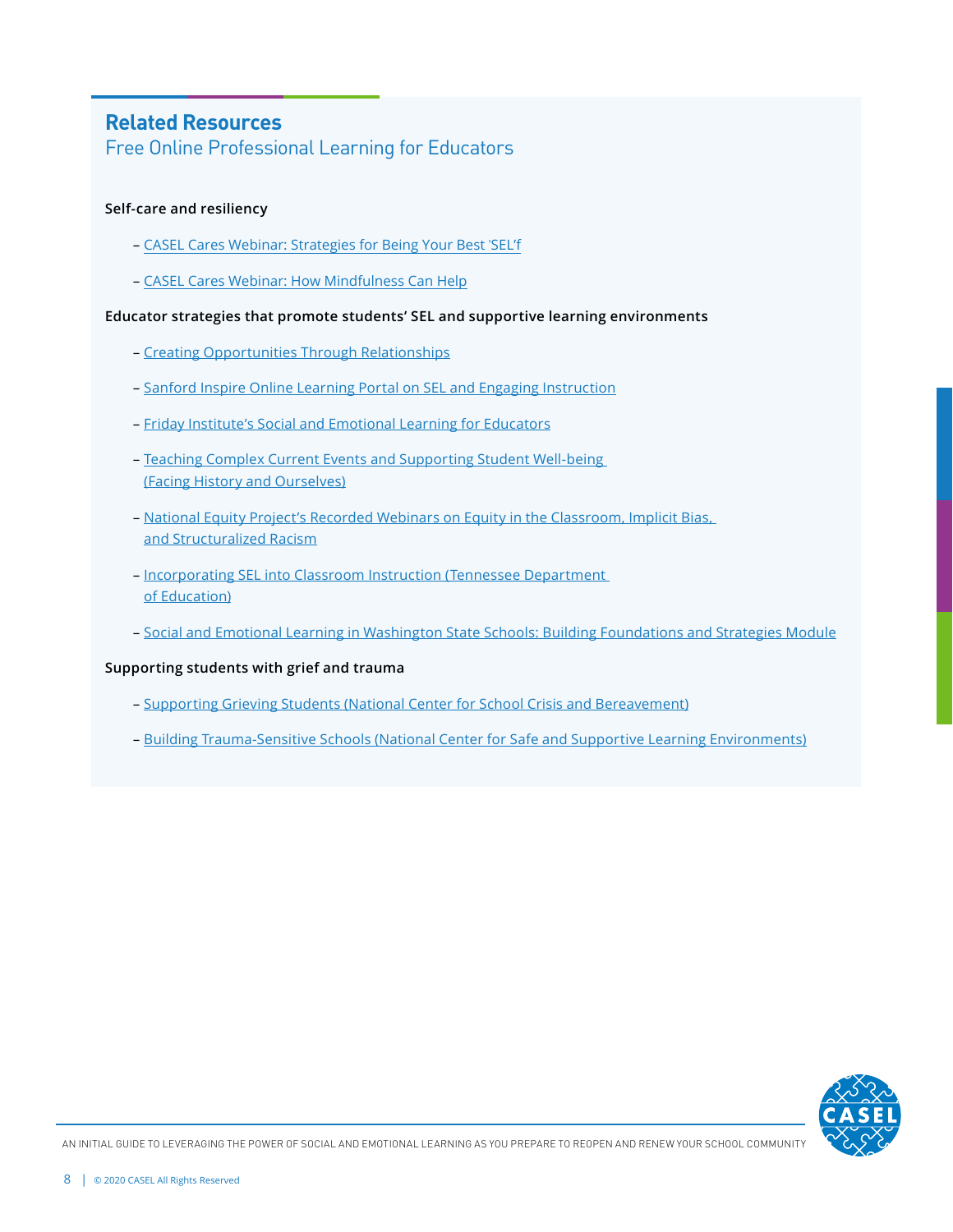Create emotionally and physically safe, supportive, and engaging learning environments that promote all students' social and emotional development.

A large body of research demonstrates the effectiveness of evidence-based SEL programs and practices to support [students' academic and long-term success](https://casel.org/impact/). The disruption during the pandemic has further highlighted the importance of social and emotional competencies to help students cope with challenges, manage stress, practice empathy, create social bonds across distance, make healthy decisions, take collective action, and manage loss and [grief](https://www.nasponline.org/resources-and-publications/resources-and-podcasts/school-climate-safety-and-crisis/mental-health-resources/addressing-grief/addressing-grief-tips-for-teachers-and-administrators). These situations elevate the role of supportive adults and family-school partnerships in creating conditions that help students develop their academic, social, and emotional competencies to navigate daily interactions and challenges, including modified schedules and new learning experiences.

## **Put it Into Practice**

## Addressing Students' Developmental Needs During Transition

Students go through many transitions from early childhood to young adulthood, such as the annual return from [summer break](https://www.ncbi.nlm.nih.gov/books/NBK552668/) or the transition from [middle to high school.](https://srcd.onlinelibrary.wiley.com/doi/abs/10.1111/1467-8624.00325) What happens during these transitions, and the degree to which students' [developmental needs](https://consortium.uchicago.edu/sites/default/files/2018-10/Foundations%20for%20Young%20Adult-Jun2015-Consortium.pdf) are met, influence their social and emotional competencies and long-term success. To help students with the important transition into this coming school year, identify ways to meet their developmental needs. For example:

- **In early childhood programs:** Provide young children with simple strategies for exploring, [discussing](http://feelingswheel.com/), and regulating their emotions. [Read alouds](https://www.morningsidecenter.org/teachable-moment/lessons/addressing-change-loss-grades-prek-2) offer an easy way to prompt conversations about how big changes make them feel.
- **In elementary school:** Support students in developing relationship-building and conflict-resolution skills by helping them co-create [shared agreements](https://schoolguide.casel.org/resource/sample-lesson-plan-generating-classroom-shared-agreements/) for their new class or distance learning environment.
- **In middle school:** Offer [adolescents](https://mk0all4edorgjxiy8xf9.kinstacdn.com/wp-content/uploads/2019/09/05-SAL-What-Educators-Need-to-Know-About-Adolescent-Development_FINAL.pdf) an opportunity to reconnect and create a sense of closure from the previous school year, such as by writing letters to their former classmates or teachers, or discussing with peers how the last few months will impact their perspectives as they enter a new grade.
- **In high school:** Provide older students with a way to reflect on and [document their experience](https://www.nytimes.com/2020/03/26/learning/what-students-are-saying-about-living-through-a-pandemic.html) and what they've learned about themselves during the pandemic, either through [journal writing,](https://www.facinghistory.org/educator-resources/current-events/student-journaling-during-coronavirus-pandemic?utm_campaign=COVID19&utm_source=hs_email&utm_medium=email&utm_content=87640325&_hsenc=p2ANqtz-_SVzfmcmlCy0BOXu0P2yrjnw7Ua_sDWu_Fuye-CY8ibYaiSj-VbMe7MJ4IfnQ0YDK4F2j-U4CYdyBdRgUdNNmNqRrH3w&_hsmi=87640325) artwork, music, or other creative outlets.

For more practices, review the [SEL Providers Council](https://selproviders.casel.org/sel-resources/) website.

**• Intentionally build structures that promote supportive adult-student relationships and a sense of belonging.**  Ensure every student has at least [one caring adult](https://mcc.gse.harvard.edu/resources-for-educators/relationship-mapping-strategy) at the school who checks in regularly with them and whom they can reach out to. Also examine daily schedules or class assignments to create greater opportunities for meaningful teacher-student relationships. Examples include minimizing the number of transitions between teachers and classrooms (e.g., through team teaching in elementary/middle schools or block scheduling high schools), creating or extending time in homeroom or advisory classes, and "looping" students with the same teachers and peers from the previous year. If distance learning continues, identify routines to maintain or deepen connections virtually or over the phone, such as through smaller group meetings or individual check-ins. Recognizing that new structures will most likely be in place, create consistent routines and procedures that allow for flexibility as much as possible. Predictable structures promote a sense of safety that helps students, especially those who have experienced trauma or struggle behaviorally, regulate emotions and take on new challenges and developmental tasks.

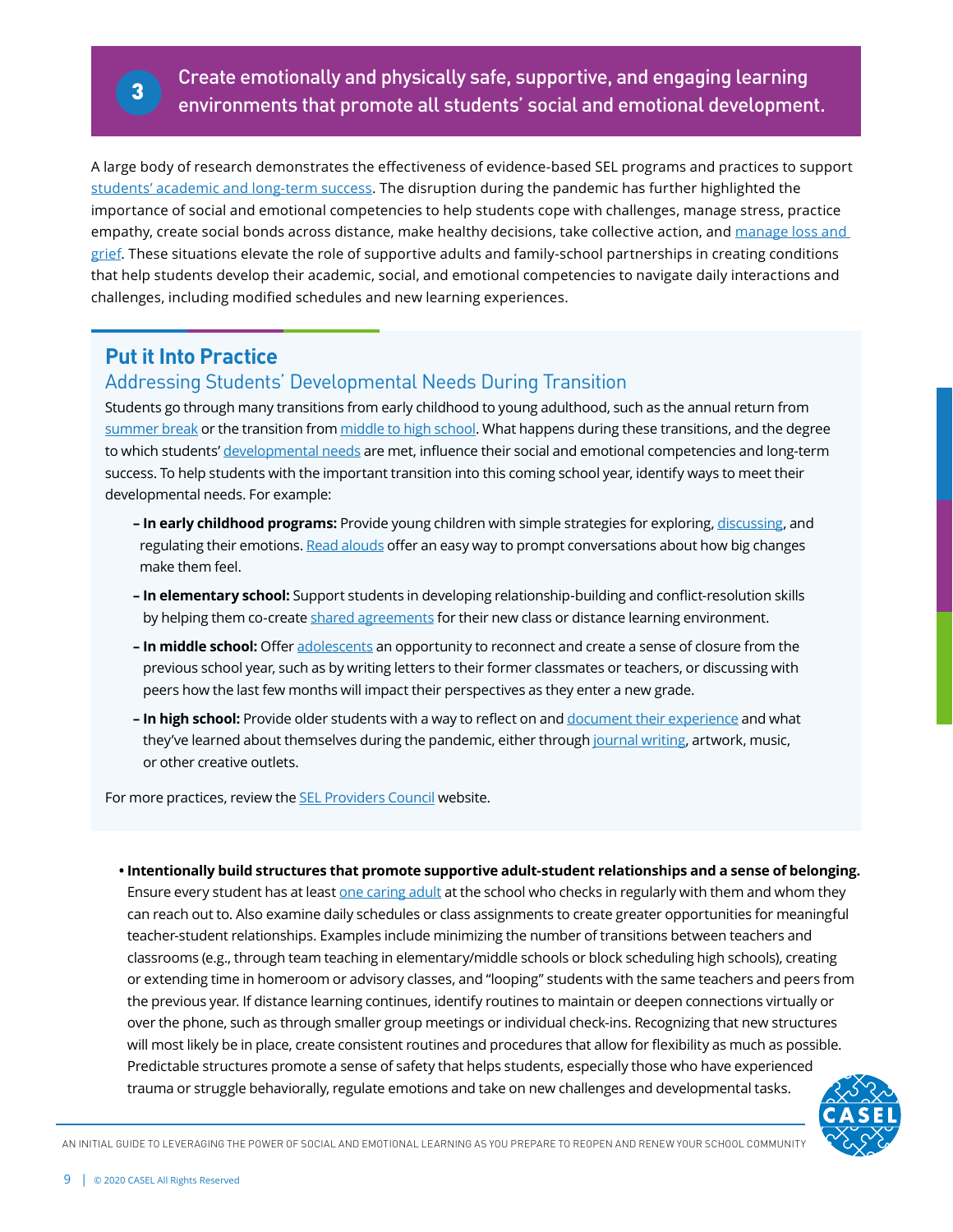- **Weave in opportunities for students to practice and reflect upon social and emotional competencies throughout the day.** Identify developmentally appropriate [SEL competencies and standards](https://casel.org/wp-content/uploads/2020/03/CSI-Frameworks.pdf), which may be available through your state or district, that students and adults can work on together to support the transition, such as stress-management, communication and listening skills, collaboration, and help-providing and help-seeking behaviors. Continue any existing [evidence-based SEL programs](https://casel.org/wp-content/uploads/2016/01/meta-analysis-child-development-1.pdf) or identify simple strategies that educators can use right away, such as "[SEL Kernels](https://ggie.berkeley.edu/student-well-being/sel-kernels/)," classroom community meetings, or small mentoring groups that can be used in person, during blended and distance learning, and at home to help develop those competencies. [Academic instruction](https://www.tandfonline.com/doi/full/10.1080/10888691.2018.1537791#aHR0cHM6Ly93d3cudGFuZGZvbmxpbmUuY29tL2RvaS9wZGYvMTAuMTA4MC8xMDg4ODY5MS4yMDE4LjE1Mzc3OTE/bmVlZEFjY2Vzcz10cnVlQEBAMA==) can provide additional opportunities to practice SEL through reflection, interaction, cross-age peer tutoring, leading discussions, brain breaks, and other [intentional practices](https://gtlcenter.org/sites/default/files/TeachingtheWholeChild.pdf). Also consider creative ways to promote the SEL benefits of less-structured social times, such as recess and lunch, even when some levels of physical distancing may be necessary.
- **Engage students in developmentally appropriate [conversations](https://www.morningsidecenter.org/teachable-moment/lessons/guidelines-talking-students-about-coronavirus) and [lessons](http://blogs.edweek.org/teachers/teaching_now/2020/03/teaching_about_coronavirus_3_lesson_plans_for_science_math_and_media_literacy.html) to discuss past, current, and future impacts of the pandemic on themselves, their families, their communities, and the broader world.** This can include distinguishing facts from misinformation, as well as opportunities for students to suggest strategies for their school or community to prevent the future spread of disease and address other needs in their community. [Support teachers](https://event.on24.com/eventRegistration/EventLobbyServlet?target=reg30.jsp&referrer=&eventid=2224122&sessionid=1&key=9798B3AC2E5CDA086F3BA7435645DF46®Tag=&sourcepage=register) in facilitating conversations and lessons to discuss the [impact,](https://www.adl.org/blog/the-coronavirus-surfaces-fear-stereotypes-and-scapegoating) [history,](https://www.tolerance.org/magazine/speaking-up-against-racism-around-the-new-coronavirus) and [ways to respond](https://www.morningsidecenter.org/teachable-moment/lessons/coronavirus-countering-biased-responses) to biased or stigmatizing comments and behaviors related to the disease.
- **Collaborate with families and community partners to align on strategies for supporting students' SEL at home and during extended learning.** Invite family members to join the school SEL team, help identify SEL [programs and practices](https://selproviders.casel.org/sel-resources/) that can be used in classrooms or at home, participate in school or classroom SEL activities, and share information about what kinds of supports their students need. Also work to align SEL efforts with key community partners that provide opportunities for students to build caring adult relationships and engage in activities that motivate them, such as [out-of school time programs](https://www.air.org/sites/default/files/downloads/report/Social-and-Emotional-Development-Afterschool-Programs.pdf), [sports,](https://www.aspenprojectplay.org/coronavirus-and-youth-sports) and other [extracurricular activities](http://www.ascd.org/publications/educational-leadership/sept02/vol60/num01/-Extracurricular-Activities-and-Student-Motivation.aspx).
- **Identify support for students who are struggling.** While not all students have the same experiences, some students may have experienced grief, anxiety, or [trauma](https://childmind.org/article/signs-trauma-children/) that may shape how they engage academically, socially, emotionally, or behaviorally. [Support your staff](https://safesupportivelearning.ed.gov/building-trauma-sensitive-schools) in proactively identifying and meeting the needs of students who may be struggling. Work with family and community partners to create a comprehensive plan, which may include providing [additional mental health](https://www.ncb.org.uk/sites/default/files/uploads/documents/Health_wellbeing_docs/ncb_framework_for_promoting_well-being_and_responding_to_mental_health_in_schools.pdf) and [trauma](https://www.nctsn.org) supports, or connections to food, shelter, technology, transportation, or other resources. Monitor the response to ensure needs are met.

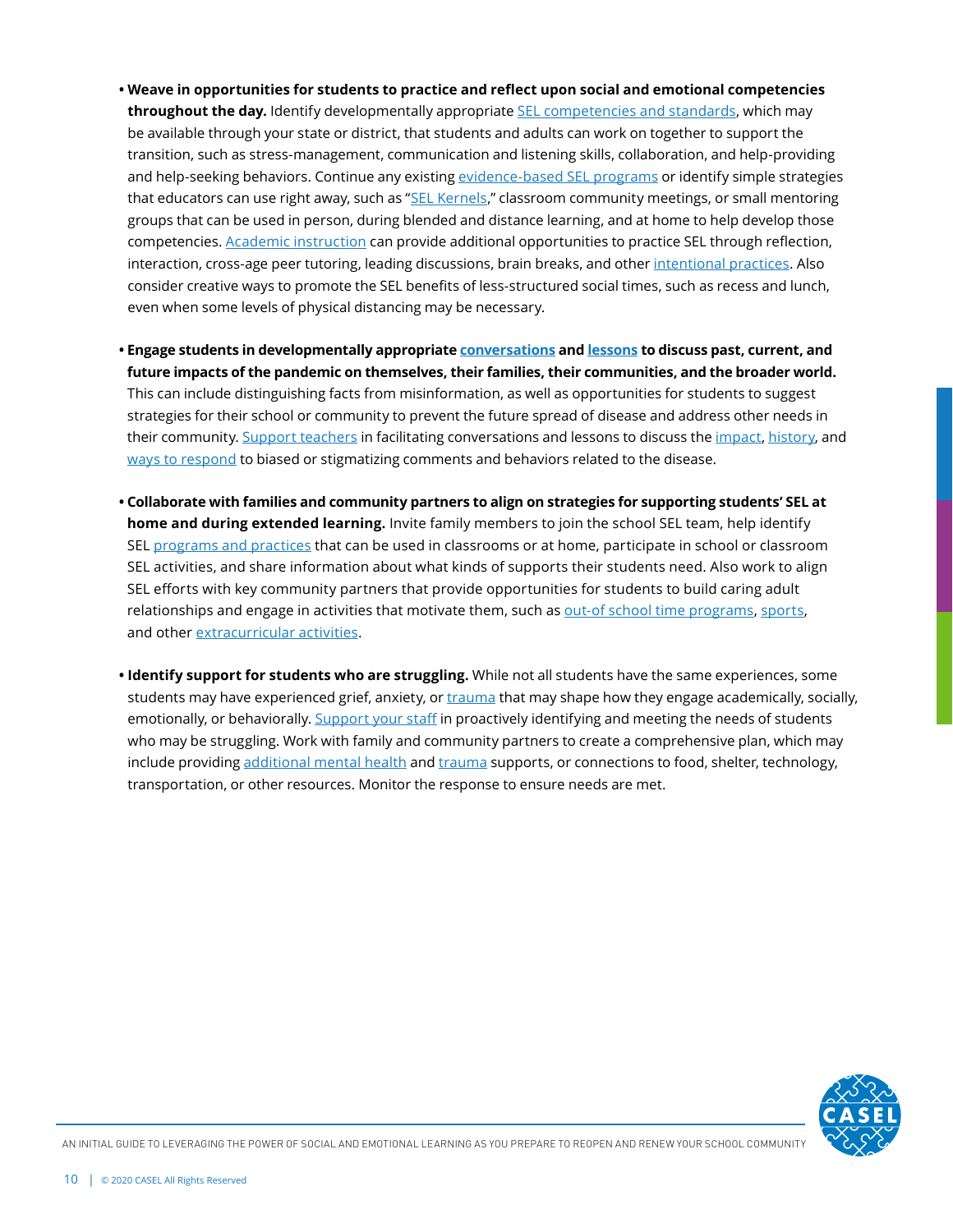

Use data as an opportunity to deepen relationships and continuously improve support for students, families, and staff.

During this time of rapid innovation and quick action, an ongoing continuous improvement process will help ensure that efforts meet the needs of all students, including those from historically marginalized groups. This includes collecting and reflecting on data that elevates the perspectives of students and families, identifying and addressing inequities and challenges, and building upon successes to continuously improve the support to students, families, and staff.

- **Engage staff, students, and families in sharing ongoing feedback and partnering on continuous improvement.** This may take the form of [existing](https://safesupportivelearning.ed.gov/topic-research/school-climate-measurement/school-climate-survey-compendium) or [new school climate surveys,](https://www.panoramaed.com/distance-learning-surveys) focus groups, phone calls, or other creative strategies. Consider what form of collecting feedback will be most inclusive of all families and students, and whether families and students can help design survey questions or lead focus groups. Feedback questions may include asking about the level of social and emotional support students receive from teachers, staff, or peers; support that staff receive from leadership; student, staff and family needs during distance or blended learning; student and staff emotions throughout the school/work day; and how well staff are communicating with families. After gathering feedback data, continue the conversation through individual or small-group interviews to help contextualize responses and better interpret results. Consider sharing this data with staff, students, and families and involving them in data reflection and problem-solving.
- **Support educators in reflecting on data around their own instructional practices and classroom climate, especially when trying out new strategies or modes of teaching.** This summer and fall, teachers will continue to take on new technologies, adjust to shifting work environments, address student concerns, and much more. They will need supportive leaders who create a culture of continuous improvement. Help teachers collect feedback from students and reflect on their own practices by providing non-evaluative coaching and concrete [strategies for improvement](https://www.edsurge.com/news/2020-05-06-how-can-educators-tap-into-research-to-increase-engagement-during-remote-learning).

## **Put it Into Practice**

#### [Teacher Self-Assessment: SEL Through Distance Learning](https://schoolguide.casel.org/resource/sel-through-distance-learning-teacher-self-assessment/)

Use the checklist below to help teachers self-assess strengths and areas to develop as they promote SEL through distance learning and at-home assignments.

#### **For All Ages**

- $\Box$  I am reaching out to students individually and communicating that I value their contributions.
- $\Box$  I follow up with students on topics that are important to them to show them they are known and cared for.
- $\square$  I facilitate virtual class meetings, collaborative classroom websites or forums, or other community-building activities to cultivate a culture of personal connection and belonging.
- $\Box$  Learning activities and projects link to students' lived experiences, frames of reference, and issues that are important to them.
- $\Box$  Learning activities activate students' self- and social awareness by asking them to identify feelings, reflect on their experiences, and talk through topics with family members or peers.
- $\Box$  Learning activities affirm students' diverse identities and cultures, and students have opportunities to share and learn about each other's lives.

>> continued to the next page

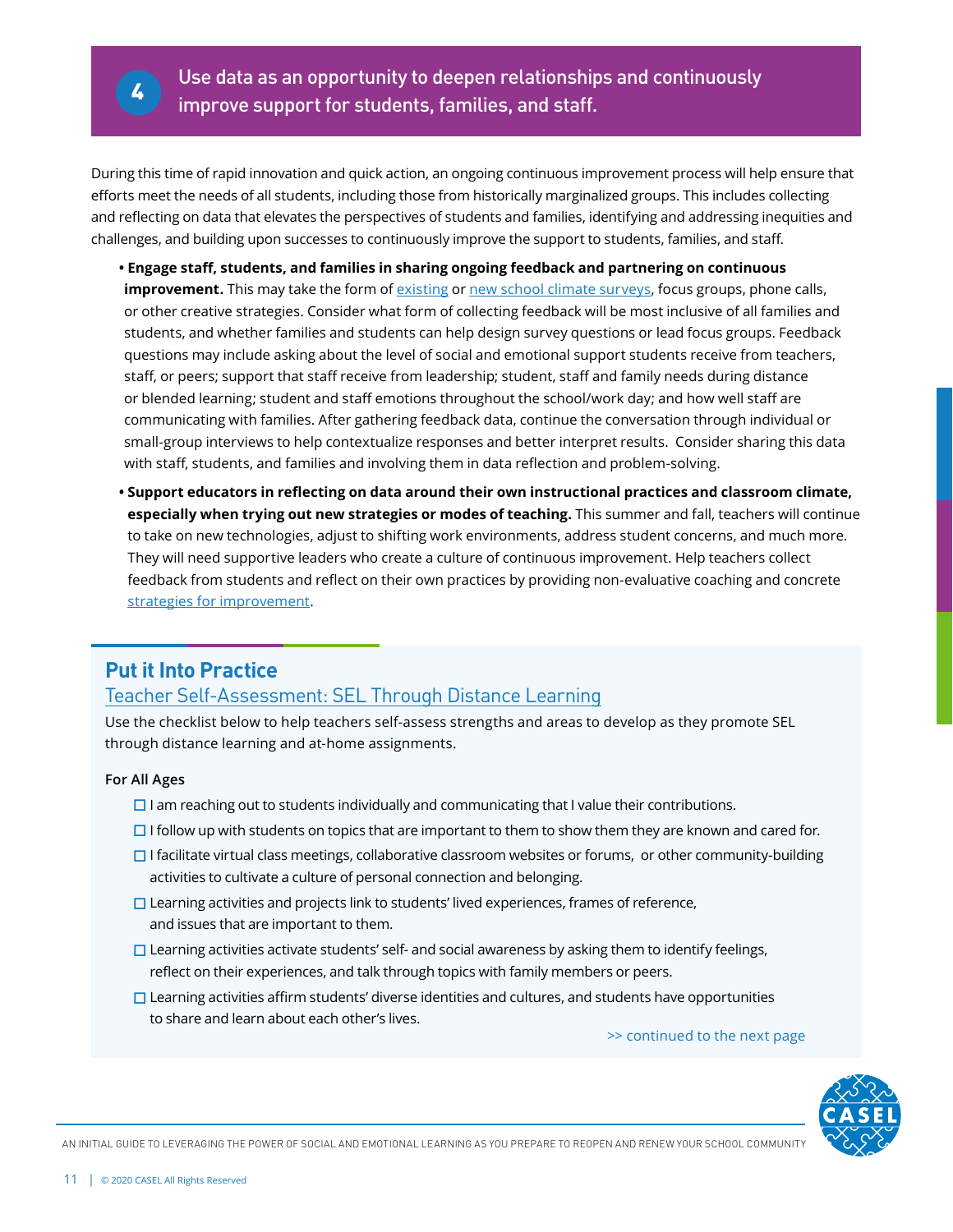#### **Especially for Upper Elementary and Secondary Students**

- $\Box$  I coordinate learning activities in which students are able to engage in small-group discussions, cooperate, and problem-solve with peers.
- $\Box$  Assignments include open-ended questions to surface student thinking and probe students to elaborate on their responses.
- $\Box$  After completing a project, students reflect on what made their work successful or challenging and make a plan for improvement.
- $\Box$  I regularly request and receive feedback from students about how distance learning is going and how it could be improved.
- **Collect and act on data around students who are disengaged or chronically absent.** One of the most critical tasks during the transition to the new school year will be supporting every student, particularly those whose needs were not fully met before COVID-19. For students who have not regularly attended classes, develop a plan that addresses the root causes of their absences and leverages family and community partners to double-down on individual outreach and relationship-building. This may include revising existing policies and practices that may have inequitable or detrimental impact on students, such as punitive or exclusionary discipline practices that can contribute to [student disengagement](https://www.americaspromise.org/opinion/link-between-suspensions-expulsions-and-dropout-rates) or [retraumatize students](https://www.tolerance.org/magazine/summer-2019/when-schools-cause-trauma).

## **Put it Into Practice**

#### Examining Transition Data With an Equity Lens

Regularly review data on progress with an eye toward how decisions during the transition impact equity and outcomes. You may want to review data such as:

- Student, family, and staff interviews or surveys (their responses as well as data on who hasn't responded)
- Outreach to families—who has and hasn't been successfully contacted by school staff, who has and hasn't accessed available supports such as meal assistance, technology distribution, etc.
- Student attendance, participation, and completion with at-home learning

Also disaggregate these data by subgroups, such as by race, socioeconomic status, language learner, immigration status, LGBTQ identity, or any other subgroups.

Use a [data reflection protocol](https://schoolguide.casel.org/resource/sel-data-reflection-protocol/) or consider the following questions as your team learns from this data:

- What do you see in the data, including any differences/disparities between groups, that may indicate inequities in school transition processes and supports?
- What additional information could help you interpret this data? Consider whose voices and experiences are not represented and any biases or blind spots that might exist as you interpret the data. Often, gaining additional student perspectives can help make sense of the data.
- What does the data suggest about how well social and emotional supports are meeting the needs of all students, families, and staff during this transition?
- How can we make changes or innovate to better meet needs, ensure equitable resources and support, and monitor the impact of the transition on student outcomes?